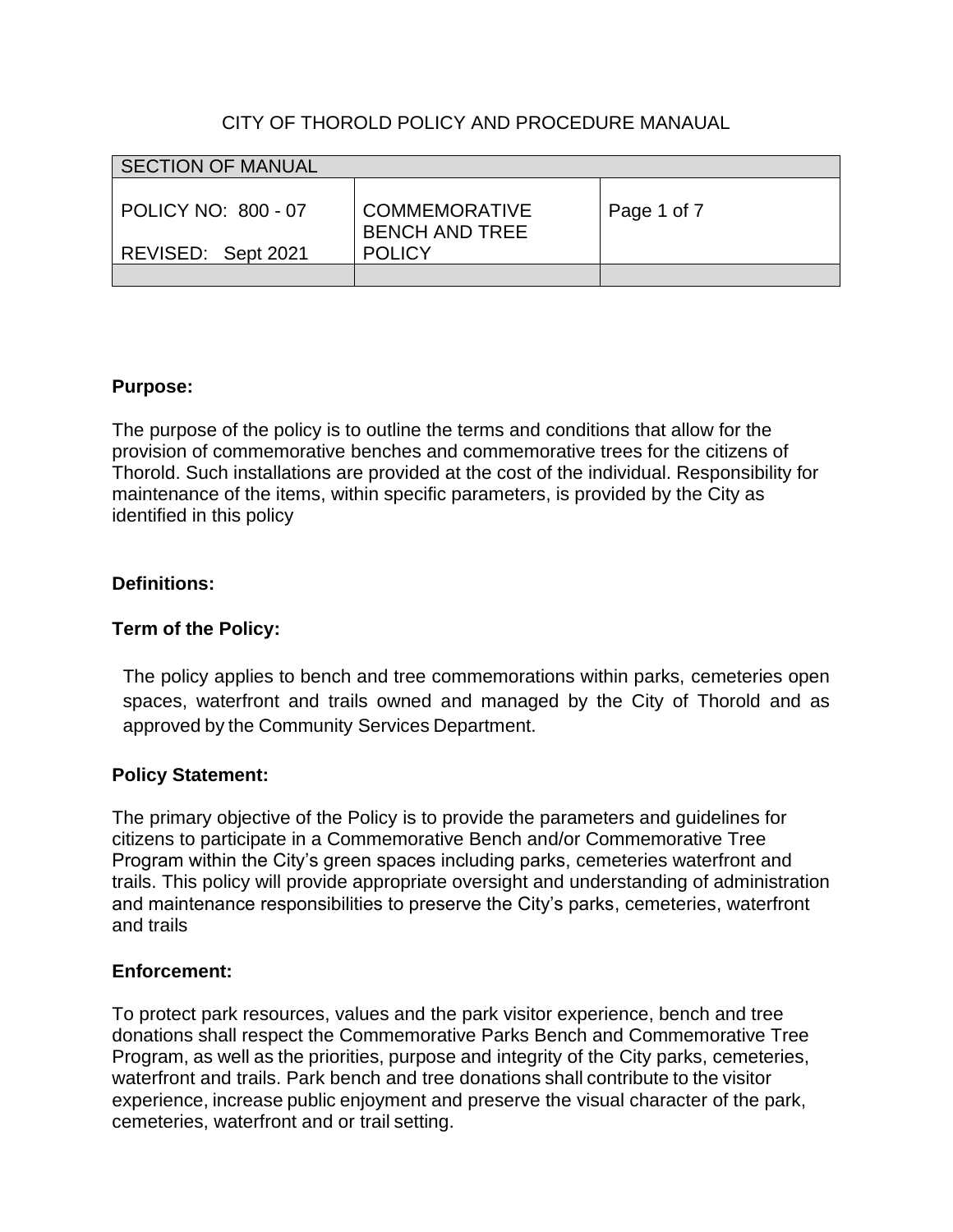Limitations to the sites for park benches and trees are provided in recognition of the fact that such installations can interfere with active sport facilities, design parameters, affect the growth habit of trees and interfere with maintenance operations.

Items purchased, installed or planted under this policy will become property of the City.

## Term/Agreement:

The fee covers the acquisition and installation of the bench, plaque with inscription, and general maintenance and repair during its useful life of 15 years. Within this time, the Community Services Department will replace the park bench if deemed necessary by the department. The City will not be responsible for damaged or vandalized plaques. In the event of severe bench vandalism, the plaque will be installed on another bench. The City reserves the right to relocate the bench if unforeseen circumstances arise due to its location or setting and contact the donor on record. Trees will be replaced at the City's expense within the first two years if the tree is not established.

## Renewal:

After initial 15 years useful life expectancy is completed, benches will remain in place unless deemed to be a safety issue or in a state of disrepair, the original donor will have the first right of refusal to the location for a replacement bench or plaque at the current rate.

## Existing Benches / Trees

The City will honour the previous policy for existing benches and trees, In the event that the bench/tree should die, become diseased or vandalized, the City of Thorold will guarantee to replace the bench /tree with a landscape size tree of the same species (if available) or the same bench style for a period of three (3) years after the date of installation.

After the three (3) year period, the City of Thorold will use its best efforts to contact the applicant in order to provide an option to purchase for dedication a replacement bench/tree or, if the City of Thorold cannot contact the applicant, the existing plaque will be removed and held for a period of one (1) year, the bench/tree will be removed and disposed of and the location will be made available to other donors. It is your responsibility to inform the City of Thorold of a change of address.

The City reserves the right to relocate the bench if unforeseen circumstances arise due to its location or setting and contact the donor on record.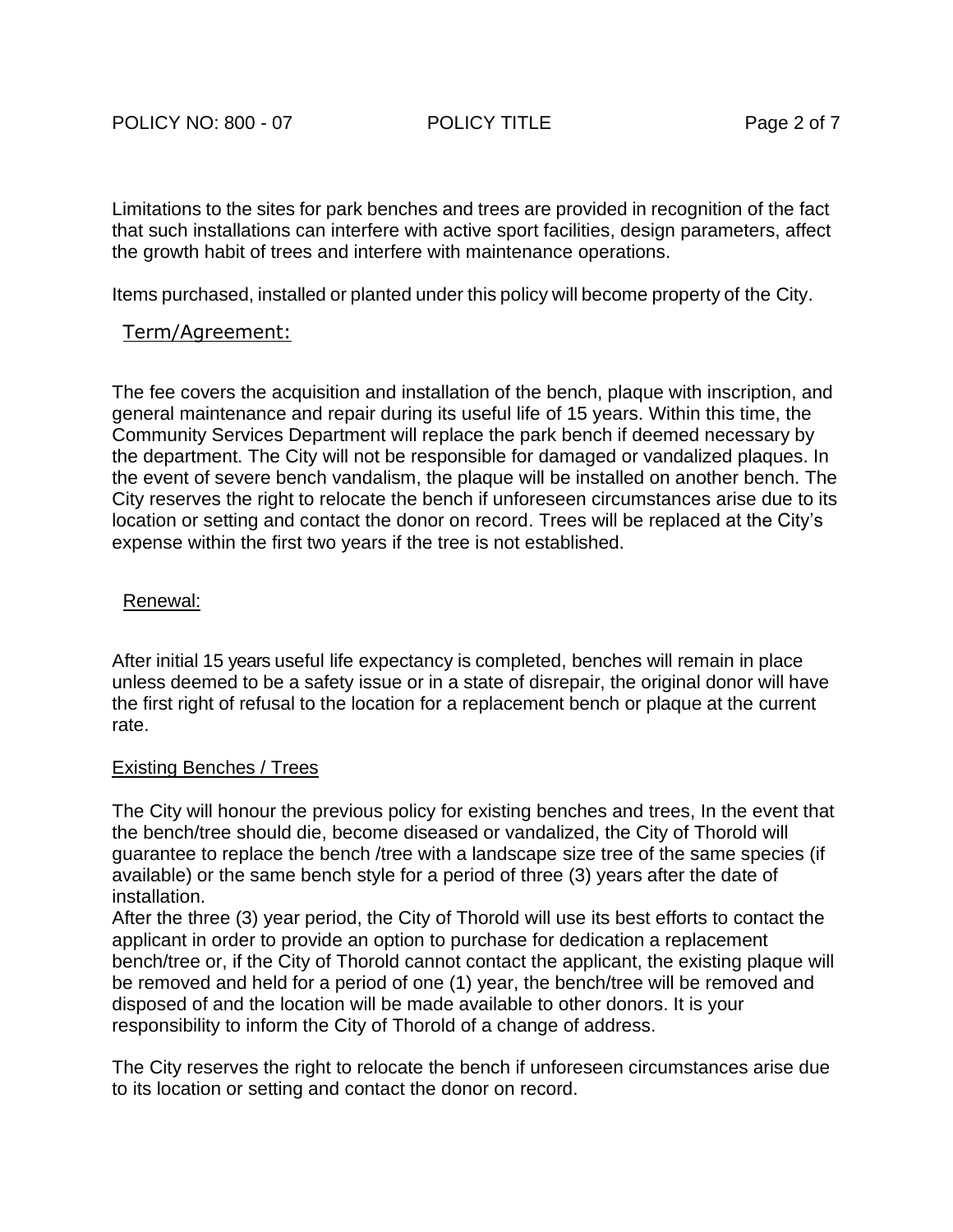#### Procedures

The following guidelines and procedures apply when purchasing a Commemorative Park Bench and or Commemorative Tree.

#### Application Process

Citizens wishing to participate in the Commemorative Park Bench and or Commemorative Tree Program may do so by completing an application form available on-line at [www.Thorold.ca](http://www.thorold.ca/)

Benches: Applications received annually between September and April will be installed in June as weather permits. Applications received between May and August will be installed in October as weather permits;

Trees: Plantings are completed in the spring and in the fall annually. Requests for spring plantings must be received by March 1<sup>st</sup> and requests for fall planting by August 1<sup>st</sup> Applications will be received and reviewed by the Manager of Community Services and or designate

Bench Donation: There are two types of benches available through this program. Benches located in Parks with a completed Master Plan design / construction will not be available for additional benches beyond the approved plan. However existing benches within the plan may be approved as commemorative and a plaque placed in accordance with the policy. All benches will be installed by the Community Services Department;

- Waterfront, Cemetery, Trail and Park Signature Commemorative AODA Bench;
- Bench and Table (picnic table) AODA Hexagon shaped

Bench Type:

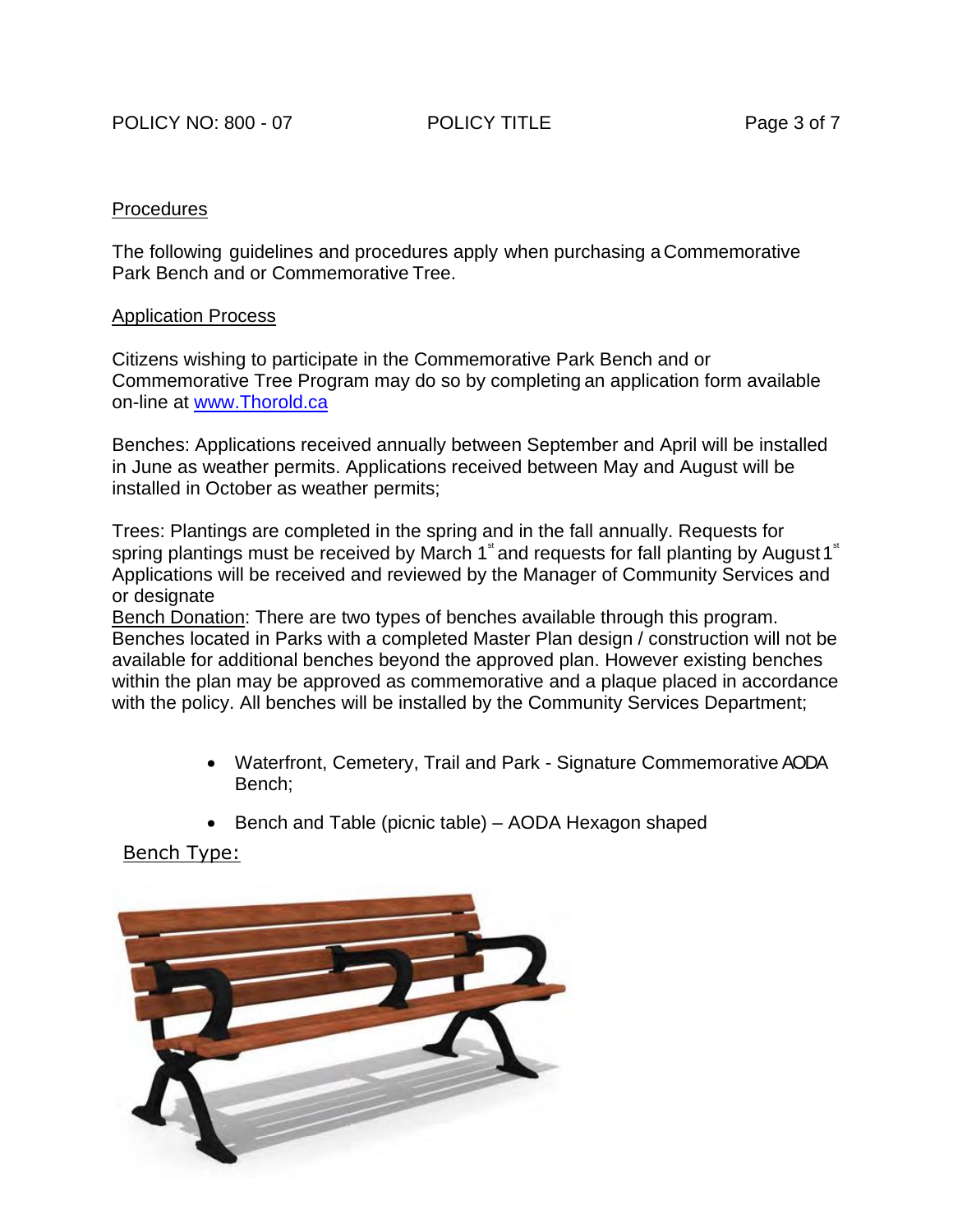# POLICY NO: 800 - 07 POLICY TITLE PAGE 4 of 7

# Figure 1: Signature Commemorative AODA Bench



Figure 2: Bench and Table – AODA Picnic table

# Tree Donation:

Park and Cemetery Commemorative Tree donation, planting of a tree within a specific Park, Trail or Cemetery;

Community Services staff will assist applicants in determining a choice of native or nonnative tree that is best suited for the requested location. Should the tree not establish itself in the first two years, the tree shall be replaced by the Community Services Department.

# Plaque & Text:

The City will procure and install a 4" x 6" sized Corian plaque on each bench / tree at the request of the donor.

- Message template is part of the application form;
- In general, message shall adhere to the City Policies found at www.Thorold.ca and will not be permitted if it:
	- o Detracts from the image of the City;
	- o May be considered discriminatory, derogatory or offensive;
- Design specifications and message request will be approved at the discretion of the Manager of Community Services or Designate;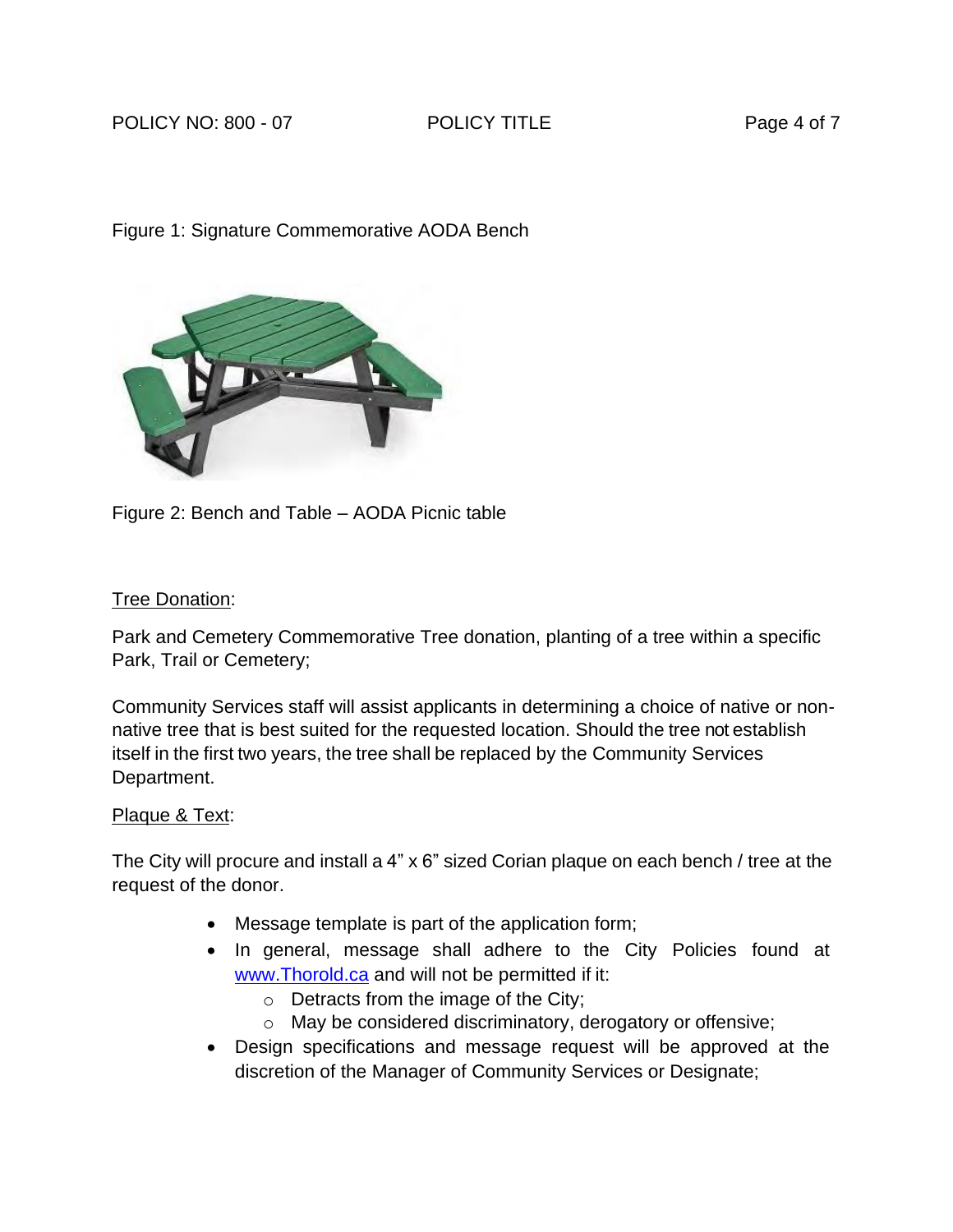POLICY NO: 800 - 07 POLICY TITLE PAGE 5 of 7

## Fees and Maintenance:

The donor shall pay in advance the full cost to purchase, supply, deliver and install the bench, tree and plaque including the necessary concrete surface and / or installation work required for the bench as agreed upon through the application process and fee schedule outlined in this policy. A receipt will be provided.

Payment is due at the time application is submitted. Fees as identified will be included in the Fees for Service approved by Thorold City Council. Fees may be updated from time to time.

Nothing herein shall prevent the immediate removal of any item deemed by staff to constitute an immediate safetyconcern.

Should the parkland or cemetery containing benches and or trees be altered, the City shall make its best efforts to relocate within the property.

Due to concerns for risk management, maintaining quality and safety of product and installation, substitution of other providers, bench options or do-it-yourself work shall not bepermitted.

## Location Consideration:

While the donor may suggest the proposed location, certain requirements shall apply as noted below. The appropriate member of the Community Services Department shall make the final and precise determination of location, with consideration for the criteria below;

- The location does not interfere with any active park facility, equipment or sports field;
- The location would be considered appropriate in accordance with design criteria related to Crime Prevention Through Environmental Design (CPTED);
- The location does not interfere with approved park design including horticultural or arboricultural components or displays;
- Parks with a completed Master Plan design / construction will not be available for additional tree plantations beyond the approved plan. However existing trees within the plan may be approved as commemorative trees and a plaque placed in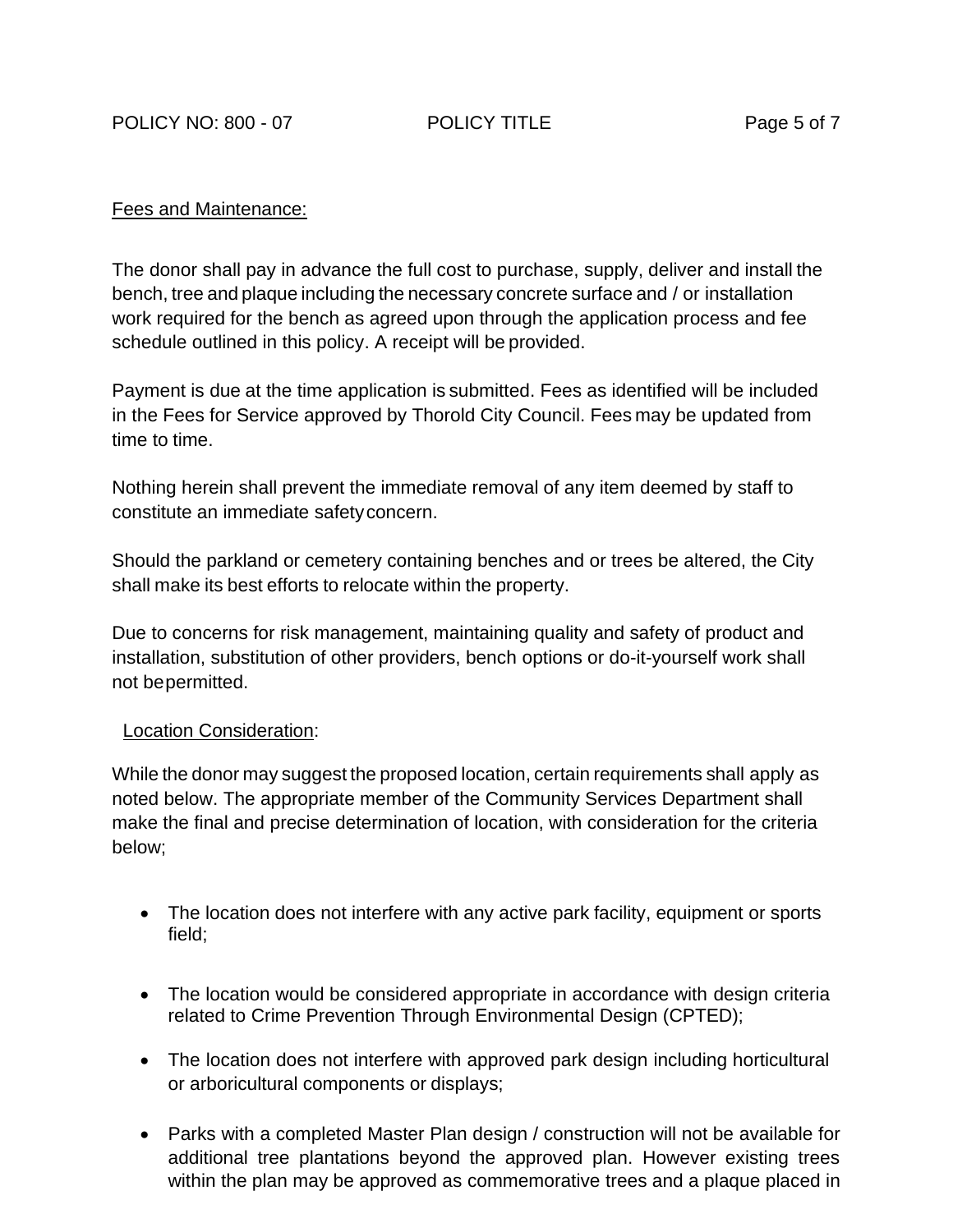accordance with the policy;

- The location does not interfere with maintenance including access for maintenance requirements;
- Benches shall be spaced 150 metres apart along Trails when possible and or installed at a Trail Gateway
- Trees must be planted a minimum of 30' apart in open parks or cemetery;
- Trees are to be a minimum of 20cm DBH
- Impacts on other properties are considered including views from surrounding properties
- The location does not impede access to Cemetery plots

## Installation:

The City shall be responsible for the installation of the commemorative item.

- Benches and Trees: Installations are seasonal and are completed as weather and ground conditions permit under the timelines as identified in this policy;
- Installation and plantings will be processed in the order received;
- A site visit to determine precise location will be arranged by Community Services staff with the donor prior to installation;
- The City understands that the bench and or tree may have sentimental value, however, it is not to be considered amemorial or shrine. For that reason, the City respectfully advises that the placement of flowers, commemorative stones, wreaths, pictures, etc. at the site is not permitted.

## Accessibility Requirements:

Benches as outlined in Figure 1 and Figure 2 will meet the standards outlined by the Accessibility for Ontarians Disability Act (AODA) and within reason follow the City of Thorold Accessible Design Standards for Benches.

# Monetary Donation: